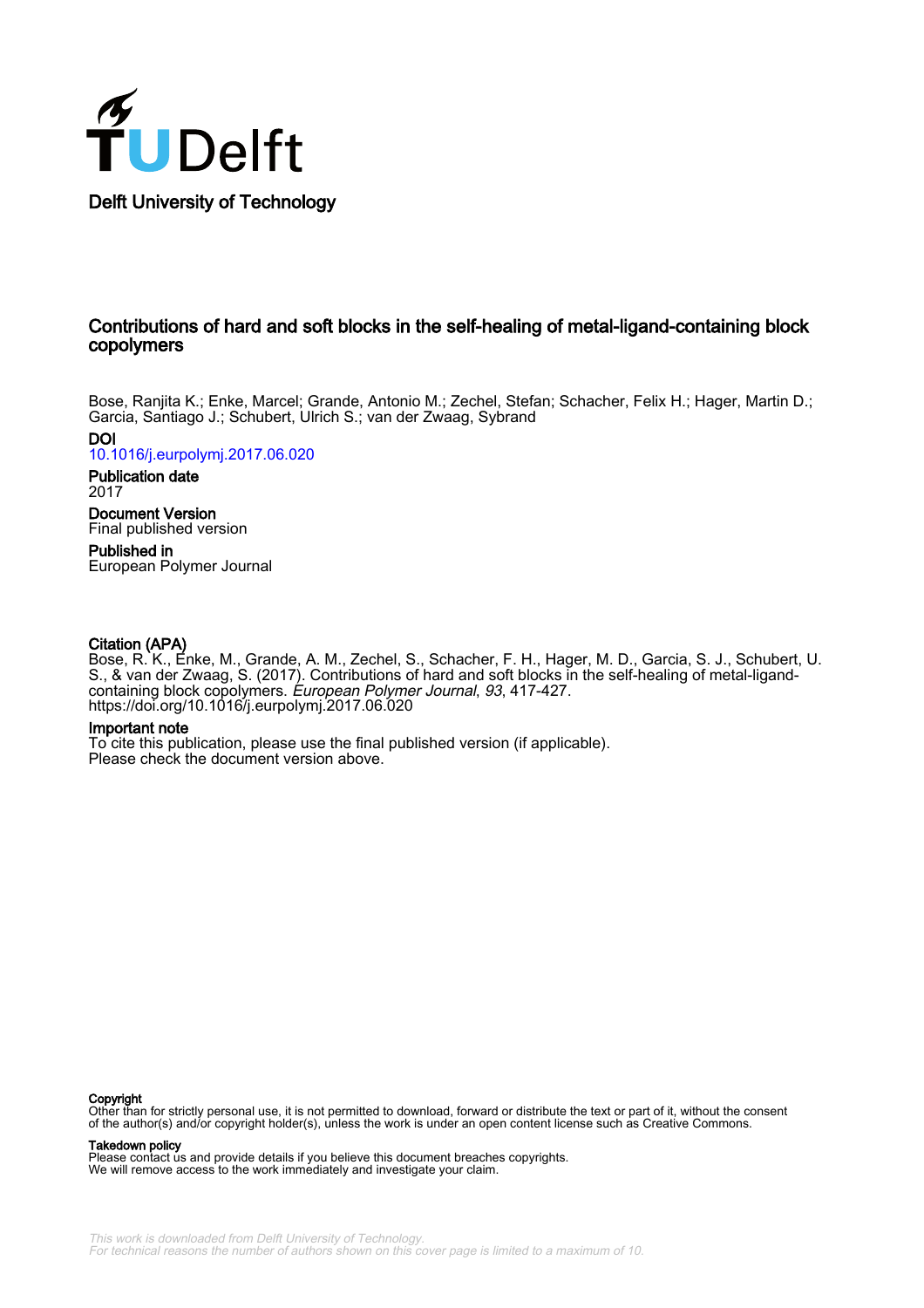Contents lists available at [ScienceDirect](http://www.sciencedirect.com/science/journal/00143057)





# European Polymer Journal

journal homepage: [www.elsevier.com/locate/europolj](http://www.elsevier.com/locate/europolj)

# Contributions of hard and soft blocks in the self-healing of metalligand-containing block copolymers



R[a](#page-1-0)njita K. Bose<sup>a</sup>, Marcel Enke<sup>[b](#page-1-1)[,c](#page-1-2)</sup>, Antonio M. Grande<sup>a</sup>, Stefan Zechel<sup>b,c</sup>, Felix H. Schacher<sup>[b](#page-1-1)[,c](#page-1-2)</sup>, Martin D. Hager<sup>[b,](#page-1-1)[c](#page-1-2)</sup>, Santiago J. Garcia<sup>[a,](#page-1-0)\*</sup>, Ulrich S. Schubert<sup>b,c</sup>, Sybr[a](#page-1-0)nd van der Zwaag<sup>a</sup>

<span id="page-1-0"></span><sup>a</sup> Novel Aerospace Materials, Faculty of Aerospace Engineering, Delft University of Technology, Kluyverweg 1, Delft 2629HS, Netherlands

<span id="page-1-2"></span><span id="page-1-1"></span><sup>b</sup> Laboratory for Organic and Macromolecular Chemistry (IOMC), Friedrich Schiller University Jena, Humboldtstr. 10, 07743 Jena, Germany <sup>c</sup> Jena Center for Soft Matter (JCSM), Friedrich Schiller University Jena, Philosophenweg 7, 07743 Jena, Germany

# ARTICLE INFO

Keywords: Self-healing polymer Metallopolymer Block-copolymer Rheology Supramolecular network

# ABSTRACT

The main aim of this work is to study the respective contribution of the hard and soft blocks of a metal-ligand containing block copolymer to the self-healing behavior. To this aim, different block copolymers containing terpyridine were synthesized using reversible addition-fragmentation chain transfer (RAFT) polymerization. These block copolymers consisted of polystyrene as the hard block, n-butyl acrylate (BA) as soft block and terpyridine units as the ligand moiety placed at different locations in the soft block. These block copolymers were complexed with manganese(II) chloride to introduce transient crosslinks and, thus, self-healing behavior. Homopolymers with the hard and soft block only were also synthesized and tested. A quasi-irreversible crosslinking,  $i.e.$  by using nickel(II) nitrate, was performed in order to study the dynamics of the permanently (strongly) crosslinked network. Rheological master curves were generated enabling the determination of the terminal flow in these networks and the reversibility of the supramolecular interactions. Additionally, the macroscopic scratch healing behavior and the molecular mobility of the polymer chains in these supramolecular networks were investigated. A kinetic study of the scratch healing was performed to determine the similarities in temperature dependence for rheological relaxations and macroscopic scratch healing. In our previous work, we have explored the effect of strength of the reversible metal-ligand interaction and the effect of changing the ratio of hard to soft block. This work goes further in separating the individual contributions of the hard and soft blocks as well as the reversible interactions and to reveal their relative importance in the complex phenomenon of scratch healing.

# 1. Introduction

Block copolymers have been widely investigated due to the possibility of obtaining unique combinations of properties resulting from the different blocks not obtainable in random copolymers. For several decades, a number of research groups have reported on microphase separation of block copolymers [1–[3\].](#page-10-0) The tunable synthesis of block copolymers can be used for wide-ranging applications such as stimuli responsive polymers [4–[8\],](#page-10-1) controlled drug delivery [9–[11\],](#page-10-2) and controlled permeability [\[12,13\].](#page-10-3) In recent years, block copolymer networks featuring self-healing ability have been investigated [\[14](#page-10-4)–16]. A key challenge in the design of

<span id="page-1-3"></span>⁎ Corresponding author.

<http://dx.doi.org/10.1016/j.eurpolymj.2017.06.020>

Received 10 April 2017; Received in revised form 12 June 2017; Accepted 15 June 2017

Available online 16 June 2017

0014-3057/ © 2017 The Authors. Published by Elsevier Ltd. This is an open access article under the CC BY license (http://creativecommons.org/licenses/BY/4.0/).

E-mail address: [s.j.garciaespallargas@tudelft.nl](mailto:s.j.garciaespallargas@tudelft.nl) (S.J. Garcia).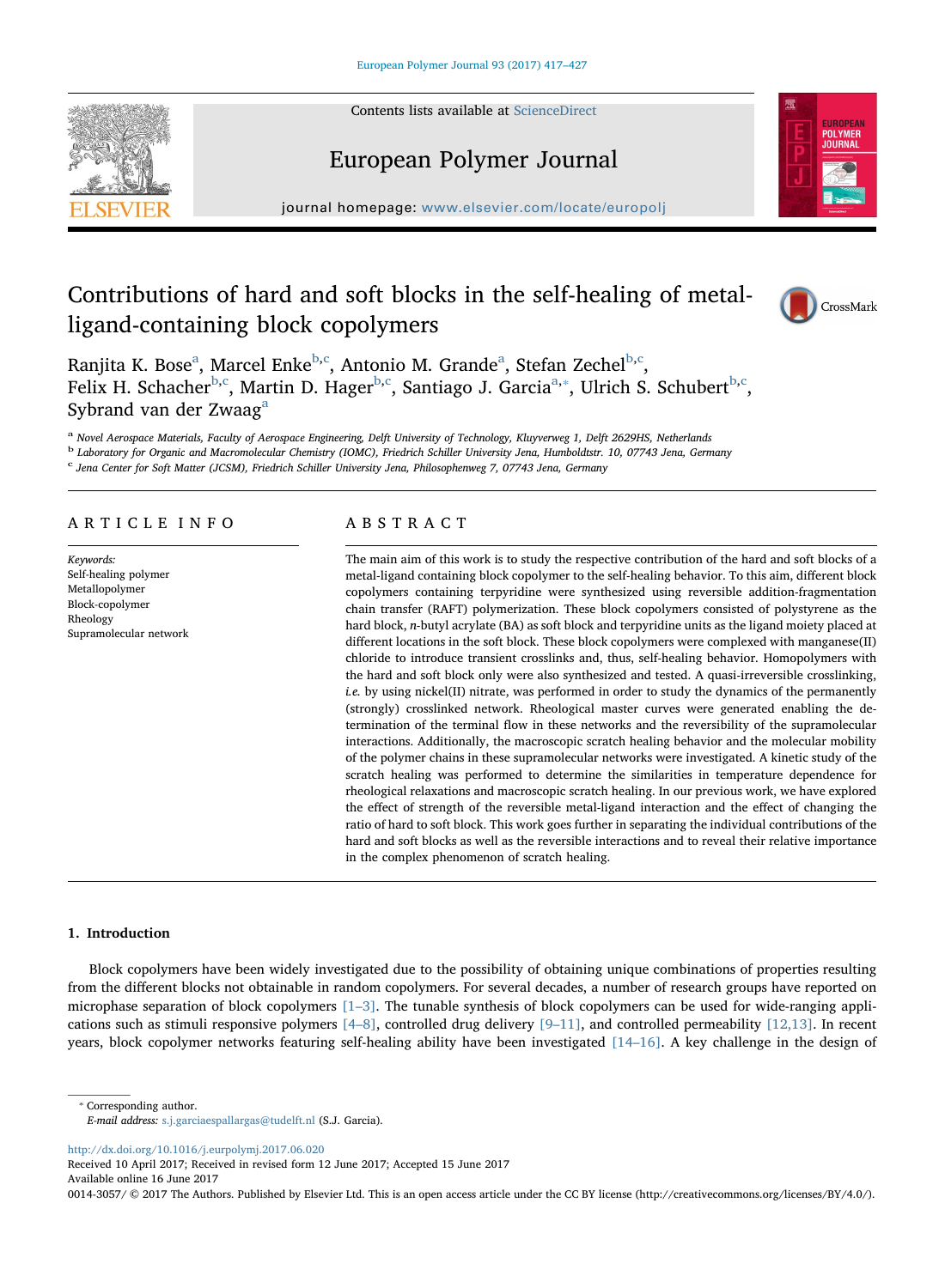intrinsic self-healing polymers is to enable temporary mobility of the polymer network using reversible bond formation while at the same time maintaining the structural integrity of the network. By the incorporation of two distinct polymer blocks with a different viscoelastic behavior, a balance between the two competing properties: mechanical robustness of the glassy block and viscous flow of the soft block can be achieved resulting in an enhancement of the overall material performance.

Intrinsically healable polymers have reversible chemical or physical linkages incorporated within the polymer structure and, consequently, do not require any additional healing agent such as a solvent, catalyst or monomer [\[17\].](#page-10-5) Examples of reversible chemical and physical linkages are Diels-Alder reactions [\[18](#page-10-6)–23], hydrogen bonding interactions [24–[27\],](#page-11-0) ionic clusters in ionomers [28–[33\],](#page-11-1) and metal-ligand bonds [\[26,34](#page-11-2)–39], which are also used in this contribution. Self-healing behavior is achieved via a thermally reversible bond between the metal cation and a terpyridine ligand [\[40\]](#page-11-3). These supramolecular interactions can have a range of strengths, directionality as well as a variety of coordination geometries and reversibility [\[37,41](#page-11-4)–44]. As reported previously, the dynamics of reversible crosslinks is the primary influencer of the bulk viscosities and, thus, of the resulting healing behavior in supramolecular networks [\[45\].](#page-11-5)

In this work, we designed a supramolecular block copolymer, in which the soft block bears the reversible moieties. Polystyrene is used as the hard block and the soft block consists of n-butyl acrylate (BA) and the ligand moiety (terpyridine). Control experiments were performed by using nickel(II) nitrate resulting in a quasi-irreversible crosslinking as well as by synthesizing homopolymers of the hard or soft block. We used micro-scratch testing and image analysis of the disappearing scratches to quantify self-healing and its kinetics. We performed rheological experiments to study the relaxations of the transient interactions and the polymer backbone. Time-temperature superposition enables us to construct two master curves to analyze the network response over a broad range of time scales. The temperature dependence of the shift factors was used to demonstrate the mechanistic correspondence for rheology and scratch healing. Our previous publications have established the effect of using metal salts of varying complexation strengths [\[46\]](#page-11-6) as well as the effect of changing the position and ratio of the hard and soft blocks [\[47\]](#page-11-7). However in this work we study in detail the individual contribution of the hard and soft blocks as well as the correlation of rheological behavior to macroscopic scratch healing.

#### 2. Experimental

#### 2.1. Materials

All chemicals used were purchased from Fluka, HetCat, Aldrich, and TCI and used without further purification. 6-(2,2′:6′,2″- Terpyridin-4′-yloxy)-hexyl methacrylate was synthesized according to literature procedures [\[48\].](#page-11-8) For ease of reading, the polymers are referred to as P1 to P4 and the metallopolymers MP1 to MP4. P1 to P4 and MP2 and MP3 were prepared according to the literature [\[47\]](#page-11-7). N-Butyl acrylate and styrene were passed over a short neutral aluminum oxide plug before use. The solvents were dried by refluxing over sodium/benzophenone (toluene) or dried with calcium chloride (chloroform and triethylamine).

#### 2.2. Polymer synthesis

The block copolymers discussed in this study were synthesized by RAFT-polymerization using S,S-dibenzyl trithiocarbonate (DBTTC) as chain transfer agent [\[47\].](#page-11-7) In the first step, n-butyl acrylate and the terpyridine monomer were copolymerized resulting in copolymers P1 and P1a [\(Scheme 1\)](#page-2-0). Subsequently, the copolymers were utilized for the preparation of the block copolymers. For this

<span id="page-2-0"></span>

Scheme 1. Schematic representation of block copolymer synthesis of P2 (hard-soft block ratio: 1:1) and P3 (hard-soft ratio: 1:2).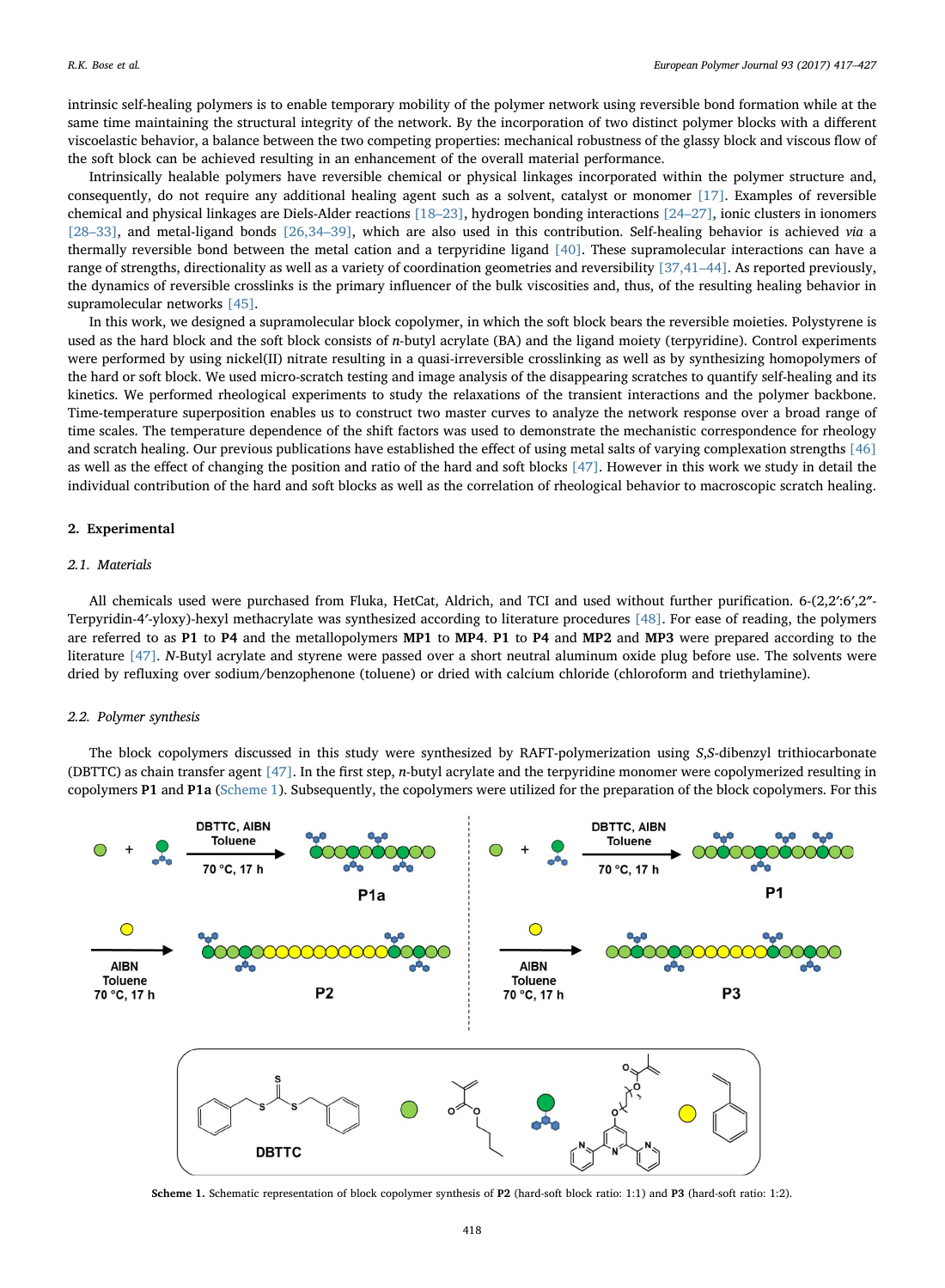<span id="page-3-0"></span>

Scheme 2. Schematic representation of crosslinking of the block copolymers with manganese(II) chloride (anions are omitted).

purpose, styrene was polymerized via RAFT-polymerization using copolymers P1/P1a as macro-CTA, which results in an A-B-A structure (P2 and P3, [Scheme 1](#page-2-0)). The proton NMR spectra and the FT-IR spectra of the block copolymers P2 and P3 are depicted in Figs. SI 1–4. Furthermore, the SEC results as well as the results of the thermal analysis are summarized in Table SI 1.

However, the ratio between the hard and the soft block was varied resulting in two different block copolymers (P2 and P3). Finally, pure polystyrene without any functional group was synthesized for comparison (P4) according to a previous procedure [\[47\].](#page-11-7) The molecular weights of the block copolymers (P2 and P3) are approximately 20.000 g/mol (Table SI 1). The other polymers (P1 and P4) have a lower molecular weight because they represent the separate block of the block copolymers (Table SI 1). The copolymers P1 to P3 were utilized for the preparation of metallopolymers by crosslinking them by the addition of either manganese(II) chloride or nickel(II) nitrate ([Scheme 2](#page-3-0)).

#### 2.3. Synthesis of the metallopolymers MP1 and MP4

In a 5 mL vial the desired amount of polymer was dissolved in 1 mL chloroform. A solution of the metal salt in 1 mL methanol was added. The amounts of polymer and of the metal salts used are listed in [Table 1.](#page-3-1) After dissolution of the polymer the solvents were slowly evaporated. The resulting metallopolymers were washed with 1 mL methanol to remove any uncomplexed salt and were subsequently dried in vacuo. The results of the elemental analysis and the thermal properties are provided in [Table 2.](#page-4-0)

#### 2.4. Polymer characterization

# 2.4.1. Fourier transform infrared spectroscopy (FT-IR) and elemental analyses (EA)

FT-IR spectra were acquired on a Shimadzu IRAffinity-1 instrument utilizing the Specac Quest ATR Diamond sample holder. EA were carried out on a Vario El III (Elementar) elemental analyzer.

### 2.4.2. Size exclusion chromatography (SEC)

SEC measurements were performed using a Shimadzu system and involving a SCL-10A VP (system controller), DGU-14A (degasser), LC-10AD VP (pump), SIL-10AD VP (auto sampler), RID-10A (RI detector), PSS GRAM guard/1000/30 Å (column), DMAc + 0.21% LiCl (eluent), 1 mL/min at 40 °C (flow rate and temperature), poly(methyl methacrylate) [molar mass range: 505–981,000 g/mol] and polystyrene (standard) [molar mass range: 374–1,040,000 g/mol].

# 2.4.3. Thermal analysis

The TGA analysis was carried out under helium using a STA Netzsch 449 F3 Jupiter and the thermal fluxes during heating were measured on a Netzsch DSC 204 F1 Phoenix under a nitrogen atmosphere with a heating rate of 10 or 20 K/min.

#### 2.4.4. Rheology

To determine the rheological behavior, the metallopolymers samples with 8 mm diameter, corresponding to the rheometer plate diameter, were prepared as follows. The polymers (80 mg) and metal salts (in stoichiometric amount) were weighed in a vial, into which 0.5 mL each of chloroform and methanol were added to dissolve the polymer and the salt, respectively. This solution was then drop cast onto the bottom plate of the rheometer to allow in situ crosslinking. The solvent mixture was subsequently evaporated in a temperature-controlled chamber attached to the rheometer at 30 °C overnight. The low temperature and the slow rate of evaporation

<span id="page-3-1"></span>Table 1 Overview of the reaction details of the crosslinking reactions for MP1 and MP4.

| Metallopolymer | Amount of polymer [mg]<br>Used polymer |      | Used metal salt                   | Amount of metal salt [mg] | Ratio terpyridine/metal salt |  |
|----------------|----------------------------------------|------|-----------------------------------|---------------------------|------------------------------|--|
| MP1            | P4                                     | 50.9 | MnCl <sub>2</sub>                 | 2.6                       | 2:1                          |  |
| MP4            |                                        | 50.6 | Ni(NO <sub>3</sub> ) <sub>2</sub> | 1.8                       | 2:1                          |  |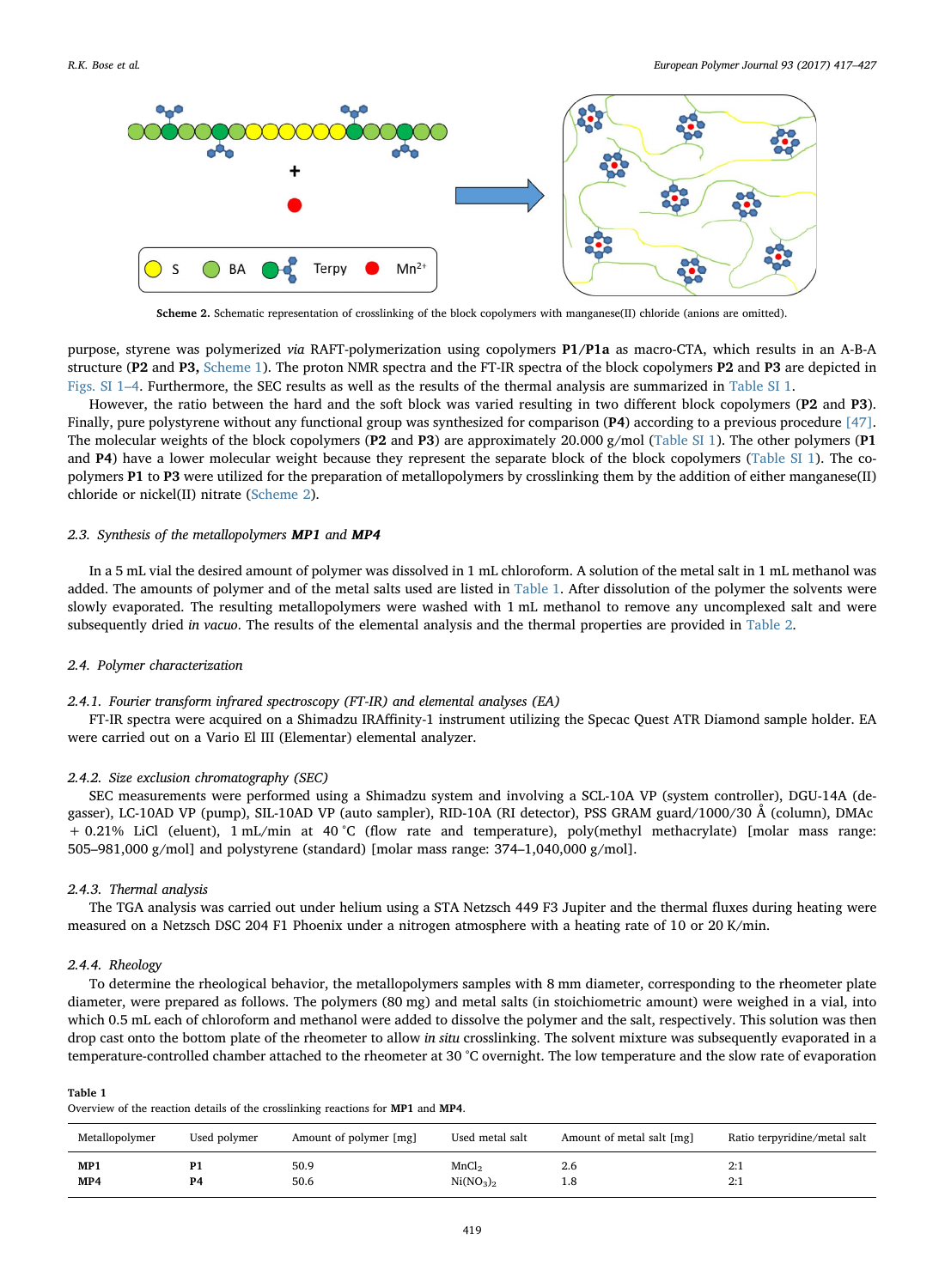<span id="page-4-0"></span> $T<sub>1</sub>$ 

| rapie z |                                                                                   |
|---------|-----------------------------------------------------------------------------------|
|         | Overview of the elemental analysis results and thermal properties of MP1 and MP4. |

| Metallo-polymer | Carbon [%] | Hydrogen [%] | Nitrogen [%] | Chloride [%]             | DSC: $T_e$ [°C] | TGA: $T_d$ [°C] |
|-----------------|------------|--------------|--------------|--------------------------|-----------------|-----------------|
| MP1             | 65.65      | 8.64         | 2.10         | 1.41                     | <b>TT</b>       | 291             |
| MP4             | 71.98      | 8.34         | 1.92         | $\overline{\phantom{m}}$ | 16              | 303             |

ensured a bubble-free sample. The samples were then held isothermally at 150 °C for 2 h to ensure a complete crosslinking and equilibration of the polymers. The upper plate of the rheometer was then lowered onto the sample till the sample completely filled the gap between the plates, which typically resulted in a sample thickness of 0.7–0.8 mm. Oscillatory shear amplitude sweep tests were performed to determine the linear viscoelastic region of each crosslinked polymer. A constant strain of 0.1%, which is within the linear viscoelastic region of the sample, was used for the subsequent experiments. Oscillatory shear frequency sweep experiments from 10 Hz to 0.1 Hz were performed from temperatures of 150 to −30 °C at intervals of 5 °C, with an isothermal hold for 2 min prior to each temperature step. Time-temperature superposition principle was applied to the frequency sweep data to generate horizontally shifted master curves. The reference temperature for the superposition was chosen as 100 °C in the first instance. In order to compare the relaxations of the polymers at a similar temperature away from glass transition, a second set of superposition was created with  $T_{ref}$ as  $T_g$  + 50 °C. The plateau modulus and relaxation behavior were observed from the rheological master curves.

#### 2.4.5. Scratch healing

Scratch healing behavior was quantitatively studied using a dedicated micro-scratch testing device (CSM micro-scratch tester). Using a 100 µm diameter Rockwell diamond tip, first a pre-scan at 0.03 N load was performed to gauge the height profile of the coating in the planned direction of the scratch. Subsequently, scratches with a total length of 5 mm were produced using a progressive load from 0.03 to 30 N along the length of the scratch. A load of 0.5 N and a scratching speed of 2.5 mm/min resulted in a smooth scratch with a typical width of 200 µm which enabled a clear microscopic analysis of the scratched area during healing. For the tests reported here, a constant load of 0.5 N was selected. The initial depth of such scratches was approximately 50  $\mu$ m which given a typical coating thickness of 200 µm means that substrate confinement effects do not play a role. Scratches were made at room temperature. The samples were then shifted to the in-situ microscope and heated at a rate of 50 °C/min to 100 °C. Micrographs were recorded for the entire duration of the healing process. Quantitative image analysis using ImageJ was used to compute the scratch surface area remaining at any time. A constant contrast threshold was chosen per series of images to ensure consistency in scratch area quantification. Scratch healing was defined as:

%Scratch healing = 
$$
\left(1 - \frac{A_t}{A_i}\right) \times 100
$$
 (1)

where  $A_t$  is the surface area of the scratch at a given time and  $A_i$  is the initial scratch area. The kinetics of scratch healing was measured for MP3 at different temperatures of 100, 90, 80, 70, 60, and 50 °C. A horizontal shift factor was calculated to superimpose the isothermal scratch healing curves.

#### 2.4.6. Small angle X-ray scattering (SAXS)

Small angle X-ray scattering (SAXS) measurements were performed on a Bruker AXS Nanostar (Bruker, Karlsruhe, Germany), equipped with a microfocus X-ray source (Incoatec IµS<sub>Cu</sub> E025, Incoatec, Geesthacht, Germany), operating at  $\lambda = 1.54$  Å. A setup with three pinholes of 750 µm, 400 µm, and 1000 µm (with the 1000 µm hole closest to the sample) was used and the sample-todetector distance was 107 cm. Samples were mounted on a metal rack using Scotch tape. The scattering patterns were corrected for the background (Scotch tape) prior to evaluation if necessary. Temperature ramps were performed from 20 to 120 °C in ΔK = 20 steps. The measurement time per isothermal measurement was 2 to 4 h.

#### 3. Results and discussion

The structure and the properties of the newly synthesized polymers used to fabricate the metallopolymers are listed Table SI 1 and the values agree well with those reported earlier (Table SI 3) [\[47\].](#page-11-7) A detailed description of the block copolymers synthesis can be found in the experimental section. The resulting metallopolymers as well as their glass transition temperature  $(T_g)$  are displayed in [Table 3.](#page-5-0) P1 represents the soft block consisting of n-butyl acrylate (BA) and 10% of the ligand moiety, with a molar mass of 14,800 g/ mol (SEC) and a glass transition temperature  $(T_g)$  of −30 °C. In contrast, P3 is a triblock copolymer (M<sub>n</sub> = 21,600 g/mol), where polystyrene (PS) is introduced as the hard block as the middle domain. Consequently, the soft-block is separated into two parts (see also [Scheme 1](#page-2-0)). P3 has a  $T_g$  of −8 °C. Crosslinking with MnCl<sub>2</sub> of both polymers (P1 → MP1; P3 → MP3) results in an increase of the  $T_g$ . MP1 has a  $T_g$  of 11 °C which is higher than that of MP3 which has a  $T_g$  of −5 °C. On the one hand, the soft block is separated into two parts by the middle PS block resulting in a different crosslinking behavior compared with P1. In addition, the halving of the molar mass of the soft block results in a lower  $T_g$  of each soft block compared to P1, which also influences the  $T_g$  of MP3. It should be noted that we are comparing the  $T<sub>g</sub>$ s of a soft crosslinked homopolymer (MP1) with a triblock copolymer (MP3), which shows phaseseparation. The phase-separation can lead to nm-thick PS layers, which can also affect the  $T_g$ -value of MP3 [\[49\]](#page-11-9). In addition, the metallopolymers are stable up to 320 °C (Table SI 2, Fig. SI 4–8). TGA measurements also indicated that at 800 °C approximately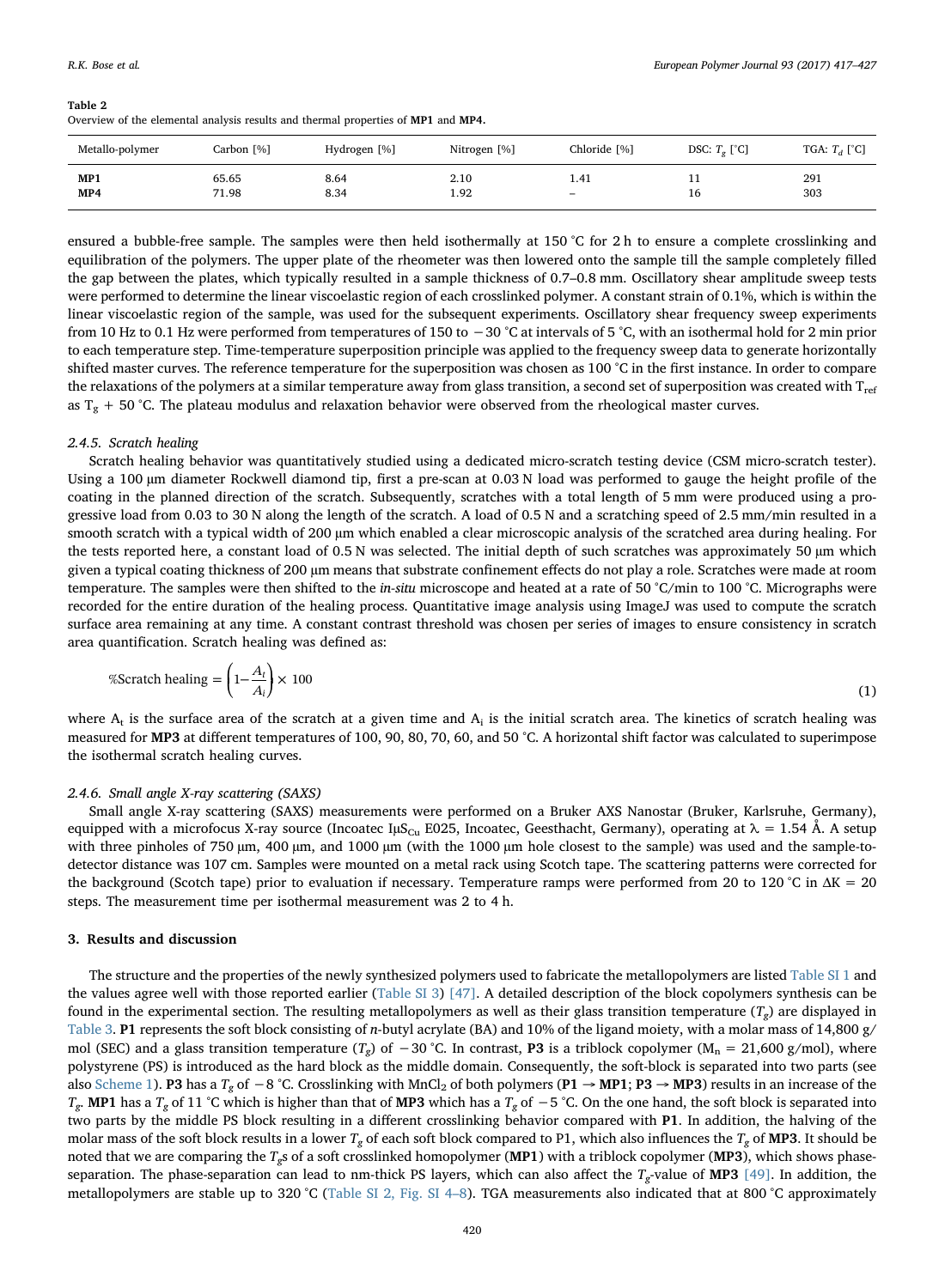#### <span id="page-5-0"></span>Table 3

| Structure of the utilized metallopolymer MP1 to MP4 and their glass transition temperatures $(T_g)$ . |  |  |
|-------------------------------------------------------------------------------------------------------|--|--|
|-------------------------------------------------------------------------------------------------------|--|--|

| Metallo-polymer | Polymer used | Polymer structure                                     | Hard vs. soft ratio      | Metal salt                        | $T_g$ [°C] |
|-----------------|--------------|-------------------------------------------------------|--------------------------|-----------------------------------|------------|
| MP1             | <b>P1</b>    | ممه<br>ىمە                                            | $\overline{\phantom{a}}$ | MnCl <sub>2</sub>                 | 11         |
| MP2             | <b>P2</b>    | $O_{\text{m}}O$<br>0 <sub>n</sub> 0<br>$\infty$<br>۵٩ | 1:1                      | MnCl <sub>2</sub>                 | 25         |
| MP3             | P3           | and<br>مہم<br>$\infty$<br>other<br>m                  | 1:2                      | MnCl <sub>2</sub>                 | $-5$       |
| MP4             | P3           | and<br><b>na</b><br>other<br>m                        | 1:2                      | Ni(NO <sub>3</sub> ) <sub>2</sub> | 16         |
|                 | <b>P4</b>    | $\bigcirc$                                            | -                        | $\overline{\phantom{0}}$          | 72         |

8–24% of the material is remaining. Thus, the exact metal content cannot be calculated from elemental analysis and TGA, respectively. The mechanical properties of the metallopolymers based on block copolymers were measured via nanoindentation and were published previously [\[47\]](#page-11-7).

Within the last years, several studies investigating reversible interactions have focused on the dynamics in supramolecular polymers [\[50](#page-11-10)–55]. In order to understand the individual contributions of the hard and soft block, we investigated the molecular dynamics of these polymers. For this purpose, time–temperature superposition (TTS) is used as a tool in rheology to extend the experimental range of dynamical processes and to help understand phenomena at higher temperatures or longer timescales. If the oscillatory shear data at different temperatures can be shifted onto one master curve it is because the relaxations of all components of the network have the same scaling behavior with temperature. These materials are known as thermo-rheologically simple [\[56\]](#page-11-11). In complex polymer systems such as blends, block copolymers, or semi-crystalline polymers, a superposition is not always applicable due to the different temperature dependence of all the components of the polymer [\[57,58\].](#page-11-12) TTS was reported to fail at higher temperature for supramolecular networks, i.e. strongly associating hydrogen bonds [\[24,59\]](#page-11-0). The superposition fails most likely due to the differences in thermal dependence of the reversible interactions from the relaxation of the polymer backbone. In this work, TTS is found to be applicable to all the metallopolymers in the range of temperatures and frequencies explored. P4, which is a homopolymer of styrene, shows slight deviation from good superposition in the region of glass transition as well as terminal flow.

The first set of master curves, shown in [Fig. 1](#page-6-0), have been plotted with  $T_{\text{ref}} = 100 \degree C$ , based on the temperature used for the macroscopic healing tests. This allows us to compare the relaxations of all the networks at the same reference temperature. The crossover of G′ and G″ is the transition of the network from a crosslinked, immobile state at higher frequencies to a reversible, mobile state at lower frequencies. The inverse of the crossover frequency is known as the supramolecular lifetime of the network or characteristic time of the terminal relaxation [\[28,59\]](#page-11-1). These values for each polymer are listed in [Table 4](#page-7-0). Both MP2 and MP3 show a broad relaxation, which can be deconvoluted to two relaxations arising from the glass transition and the reversible interactions. G′ and G" feature a crossover at low frequency before terminal flow is observed. MP1 shows delayed onset of  $T_g$  in the extended frequency range, indicating the higher mobility of the n-butyl acrylate backbone polymer. The G′-G″ crossover at low frequency before terminal flow is also observed in MP1. MP4 revealed a completely different behavior. In that case no G′-G″ crossover or terminal flow can be observed. This result confirms the completely crosslinked nature of the nickel(II) nitrate containing network, which is irreversible even at higher temperature (up to 200 °C) and on longer timescales. The strength of the metal salt and ligand bond is a crucial parameter in determining the dynamics of the reversible network. In the case of nickel(II) nitrate, the crosslinks are very strong, which halts the dynamics of the entire network, even not allowing the relaxation of the soft block.

The second set of master curves shown in [Fig. 2](#page-7-1) has been plotted with  $T_{ref} = T_g + 50$  °C. Since each metallopolymer has a different  $T_g$ , the master curves have been plotted to a reference temperature that is equidistant to  $T_g$  in all cases to perform a better comparison between each system. The results of the comparison between the networks and the differences arising from the choice of reference temperature of superposition are shown in [Table 4](#page-7-0). The slopes of the terminal zone for MP1, MP2, MP3 and P4 are similar regardless of the reference temperature used to construct the master curves.

Interestingly, different evolution of the terminal relaxation for the different polymers can be extrapolated. While for P4, a classical Maxwellian relaxation is observed as highlighted by the slopes of G' and G" in the low frequency region [\[60\]](#page-11-13), for the other polymers, a substantial effect of both hard to soft block ratio and reversible bonds on the terminal relaxation is observed. Specifically, there is a net change in the elastic and viscous behaviors for MP1 and MP3 (different G′ and G″ terminal slopes, see [Table 4](#page-7-0) with a relatively slower/delayed terminal relaxation process [\(Fig. 2\)](#page-7-1). On the other end, the inclusion of soft blocks and reversible units in the polymer structure allowed a higher global mobility (lower  $T_g$ ), which is a primary requirement for an efficient healing system.

In the case of MP1, MP2 and MP3, which show complete self-healing, there is deviation from Maxwellian behavior. The slopes of G′ and G″ are lower than 2 and 1, respectively. This behavior can be explained by the presence of supramolecular interactions in this range of time and temperature. Similar behavior has been reported for other supramolecular networks [\[52,55,61,62\]](#page-11-14). Other metallopolymer networks have shown a slope of 0.5 which indicates an intermediate state between the terminal response of viscoelastic materials and the plateau response of well-developed networks [\[63\],](#page-11-15) resulting in weakly crosslinked dynamic networks. A closer look into the τ<sub>b</sub> of MP3 highlights the interplay of T<sub>g</sub> and self-healing temperature. At T<sub>ref</sub> = 100 °C, τ<sub>b</sub> is 0.05 s and at T<sub>ref</sub> = 45 °C, τ<sub>b</sub> is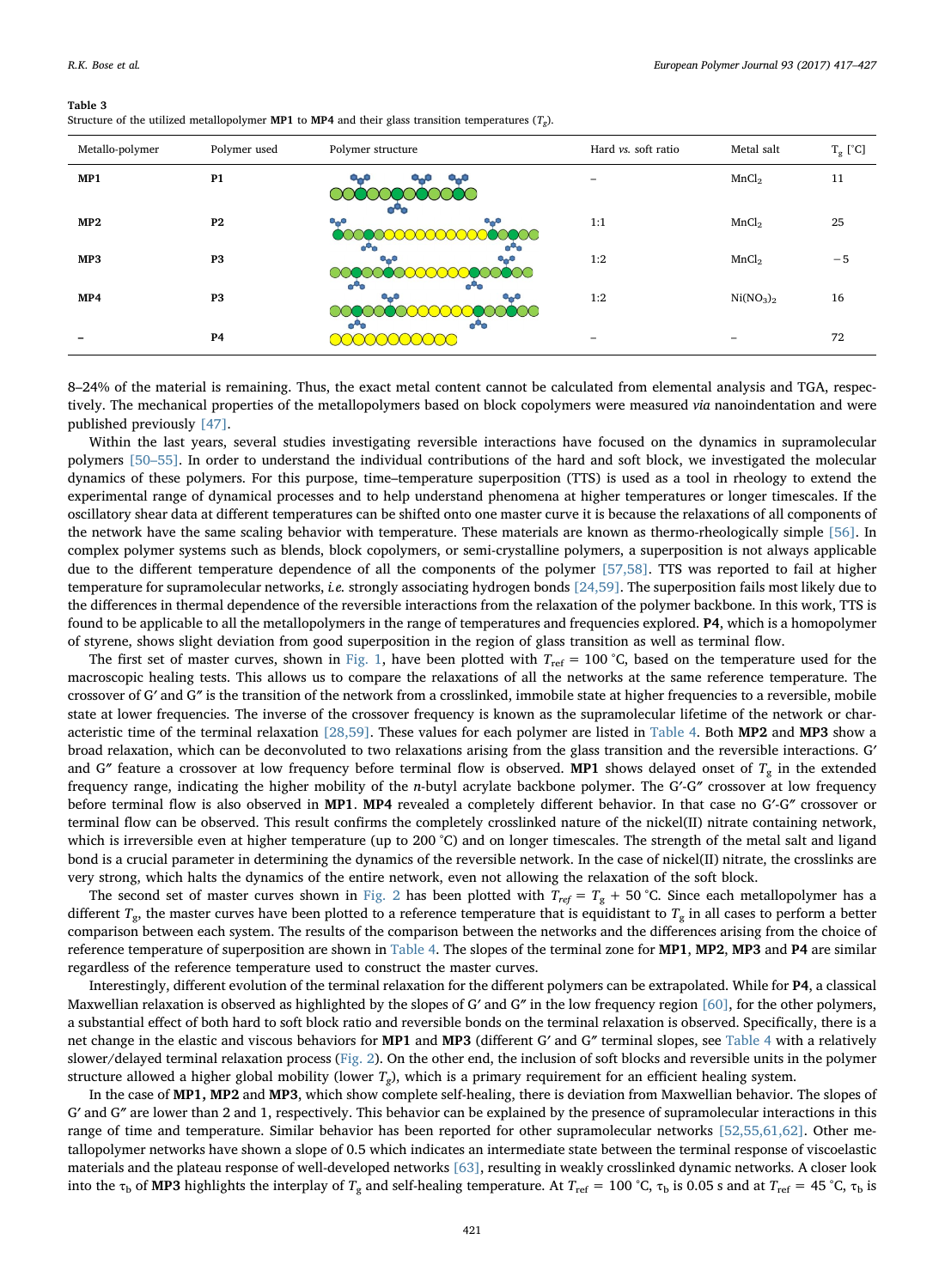<span id="page-6-0"></span>

Fig. 1. Rheological master curves at T<sub>ref</sub> = 100 °C showing the polymer relaxations in (a) MP1, (b) MP2, (c) MP3, (d) MP4, and (e) P4 (see also Fig. SI 9).

4430 s. This shows the influence of healing temperature on the kinetics of self-healing. This is in good agreement with previous work where we have shown that ionomers with intermediate values of  $\tau_b$  (10 <  $\tau_b$  < 100 s) demonstrate a favorable balance between mechanical robustness and self-healing ability [\[28\].](#page-11-1) in order to investigate the relaxations of the backbone polymer before complexing with metal salts, TTS was used. Fig. SI 10 shows the TTS curves of the backbone polymers P2 (backbone block copolymer of MP2) and P3 (backbone block copolymer of MP3 and MP4).

The experiments were designed to study the macroscopic healing as well as the chain dynamics of the polymer network. In order to evaluate the macroscopic healing behavior, scratches were performed using a controlled load scratch tester, which ensured similar damage to all the samples. Optical micrographs and image analysis allowed us to define the healing efficiency as the area of the scratch relative to the initial area of the scratch. Scratches are made at room temperature at a constant load of 0.5 N, and each metallopolymer has a different mechanical stiffness at room temperature, which results in some variation in scratch dimensions as seen in the micrographs. As a consequence, the normalization of each scratch area to the initial area of the scratch ensures that we can still compare healing efficiencies of the different metallopolymers. The healing of all the samples was performed at 100 °C.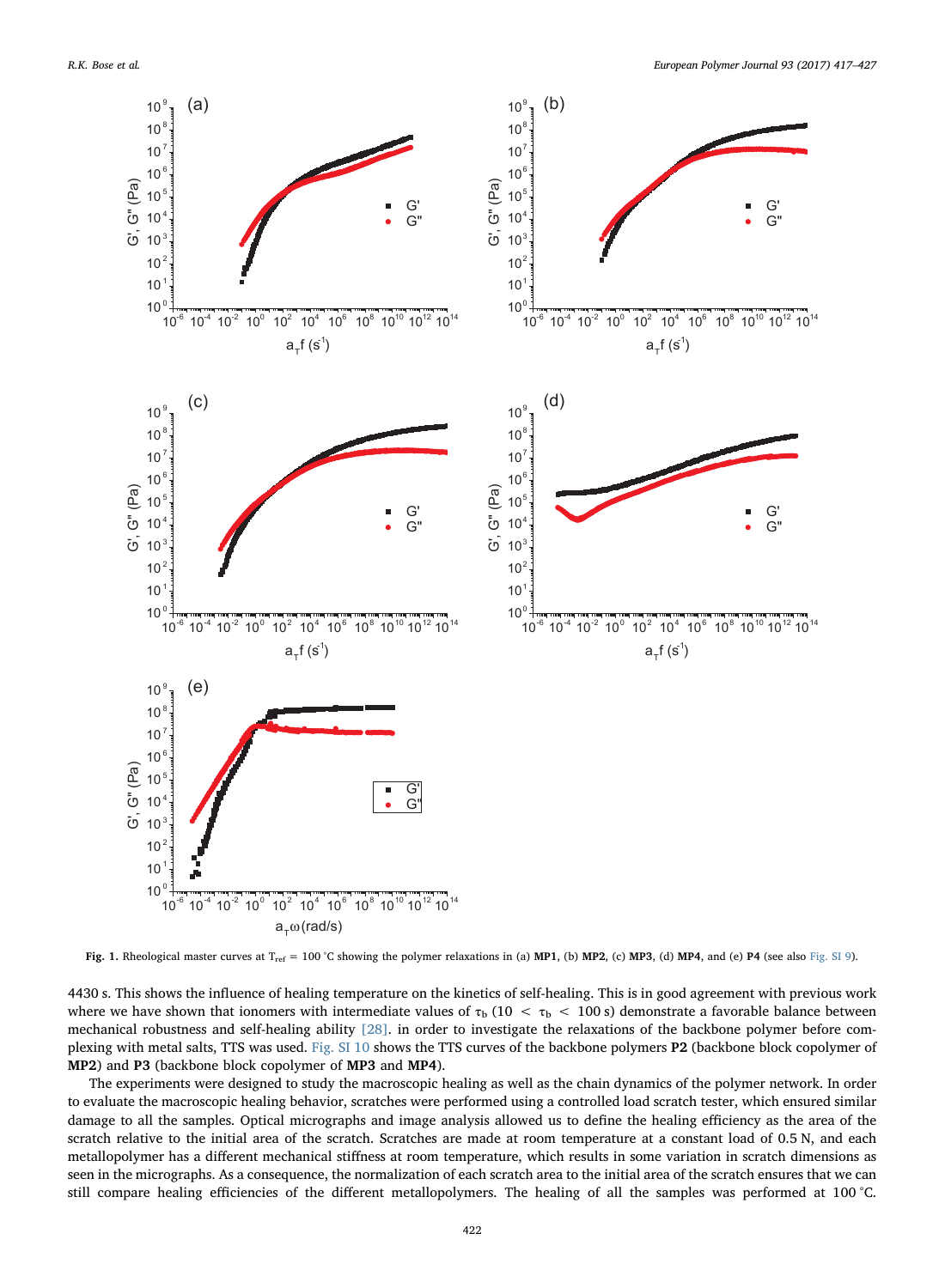<span id="page-7-0"></span>Table 4

| Polymer   | tscratch healing [min] |                           | $T_{ref} = 100 °C$   |                           |                      | $T_{ref} = T_g + 50$ °C |
|-----------|------------------------|---------------------------|----------------------|---------------------------|----------------------|-------------------------|
|           |                        | $\tau_{\rm b}$ [s]        | Terminal slope of G' | Terminal slope of G"      | $\tau_b$ [s]         | $T_{ref}$ [ $°C$ ]      |
| MP1       | 20                     | 0.005                     | 1.60                 | 0.91                      | 1.12                 | 60                      |
| MP2       | 45                     | 0.03                      | 1.03                 | 0.68                      | 0.99                 | 75                      |
| MP3       | 5                      | 0.05                      | 1.40                 | 0.85                      | 4430                 | 45                      |
| MP4       | $\mathbf{a}$           | $\mathbf{L}^{\mathbf{D}}$ | $\mathbf{a}$         | $\mathbf{L}^{\mathbf{b}}$ | $\mathbf{a}$         | 65                      |
| <b>P4</b> | $\mathbf{a}$           | 0.18                      | 1.96                 | 0.98                      | $2.8 \times 10^{-4}$ | 120                     |

| Rheological parameters from TTS master curves for all the polymers (MP1 to MP4 and P4). |  |  |  |
|-----------------------------------------------------------------------------------------|--|--|--|

<span id="page-7-2"></span><sup>a</sup> Does not heal.

<span id="page-7-3"></span>**b** No crossover is observed.

Micrographs recorded at different times are shown in [Fig. 3](#page-8-0). As published previously, MP2 showed complete scratch healing in 45 min, while in case of MP3 only 5 min were sufficient (optical micrographs of MP3 were published previously) [\[47\].](#page-11-7) This difference in the healing ability is attributed to the increased fraction of the soft block. MP1, which is a metallopolymer prepared from the pure soft block containing terpyridine moieties without any hard block, shows complete healing within 20 min. As a control experiment, MP4 featuring nickel(II)nitrate as crosslinker was used to show the impact of quasi-irreversible crosslinking of the network on the healing kinetics. This salt was chosen due to previously described non-healing behavior of a polymer network crosslinked with nickel-bisterpyridine [\[46\].](#page-11-6) MP4 indeed showed a negligible amount of recovery in 72 h ([Fig. 3](#page-8-0)), which is found to be about 3% of recovery as shown in [Fig. 4](#page-8-1) upon scratch image analysis. This behavior suggests that nickel(II) nitrate acts as a quasiirreversible crosslink, which does not enable healing in this polymer network according to previous described systems [\[46\]](#page-11-6). This finding is also in agreement with the rheology curves in Fig.  $1(d)$ , in which no terminal relaxation is observed for this metallopolymer.

<span id="page-7-1"></span>

Fig. 2. G' and G" of all polymers at  $T_{ref} = T_g + 50$  °C.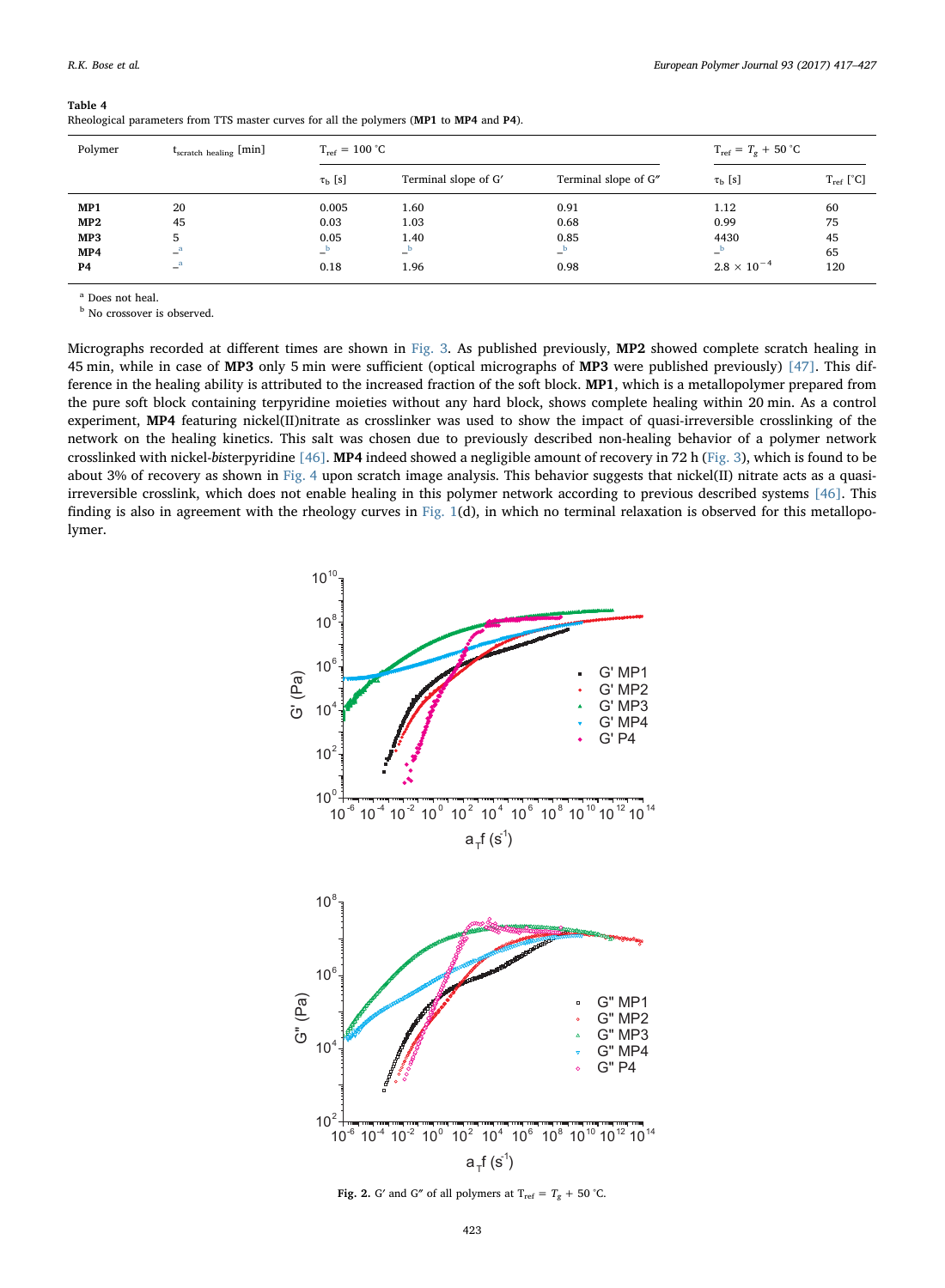<span id="page-8-0"></span>

<span id="page-8-1"></span>Fig. 3. Optical micrographs showing scratch healing in MP1, MP4 and P4 at 100 °C. Scale bars are 100 µm.



Fig. 4. Quantification of self-healing at 100 °C from image analysis of the scratch surface area.

**P4**, a homopolymer of polystyrene, reveals elastic recovery typical for polymers upon heating above their  $T_g$  [\[64\]](#page-11-16). The recovery of about 20% (as seen in [Fig. 4\)](#page-8-1) at an extended time of 3 h at 100 °C suggests that the polymer does not feature any self-healing ability at this temperature but only shows elastic recovery.

The bond lifetime from rheology and the timescale of scratch healing are not directly comparable. The former is a molecular time scale and the latter is a macroscopic phenomenon. Different types of damages will result in different time scales of healing. Therefore, the range of bond lifetimes from 10 to 100 s, which is seen as favorable range for healing in our previous work [\[28\],](#page-11-1) cannot be directly translated to healing timescales. In order to overcome this limitation of direct comparison, we propose the following approach. In case of MP3, which showed the fastest healing, the kinetics of self-healing were also studied at different temperatures as shown in [Fig. 5](#page-9-0). The Arrhenius shift factors used to superpose the scratch healing data show a very close correspondence to the shift factors used to construct the rheological TTS master curves. [Fig. 6](#page-9-1) shows the two sets of data featuring a good overlap when plotted against the reciprocal temperature. A similarity between the fracture healing and rheological shift factors has also been reported recently for self-healing poly(urea-urethane) networks [\[65\]](#page-11-17). By fitting the shift factors with Arrhenius equation, two regions with different activation energy (E<sub>a</sub>) can be distinguished: (i) above 50 °C with an associated activation energy of 47 kJ/mol (E<sub>a,1</sub>) and (ii) below 50 °C with an activation energy  $E_{a,2}$  of 86 kJ/mol. These results can be related to a change in the relaxation process due to the temperature dependent polymer arrangement as observed by SAXS experiments (see Fig. SI 4(b)). At low temperature chain movements are constrained while at high temperature (above 50 °C), the disappearance of domains at the nanoscale allows molecular motion, resulting in a lower activation energy for the flow of the polymer. Hence healing behavior and the polymer relaxations follow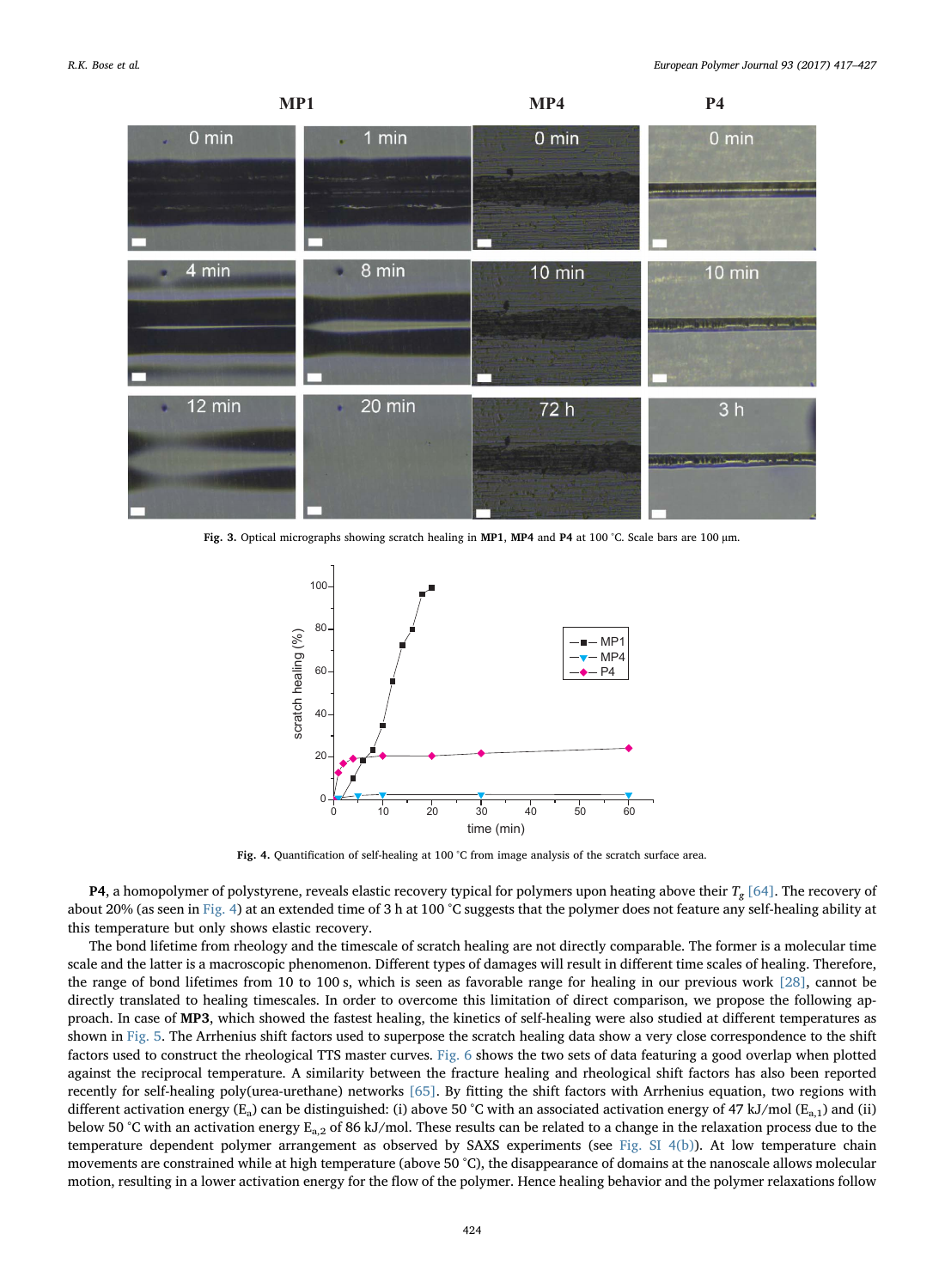<span id="page-9-0"></span>

Fig. 5. (a) Kinetics of scratch healing of MP3 at different temperatures, and (b) superposed master curve of scratch healing kinetics. (Scratch healing at 100 °C, reproduced with permission from [\[47\].](#page-11-7))

the same temperature dependency and that the same molecular motions may govern both processes. Consequently, the viscoelastic and healing response are closely related, the latter can be considered as an intrinsic property of a polymer such as relaxation or creep and can be potentially studied with the same tools usually employed to investigate the viscoelastic behavior of a polymer (e.g., relaxation and retardation spectra, TTS).

<span id="page-9-1"></span>All metallopolymers were further investigated with small angle X-ray scattering (SAXS) (Table SI 11). As expected, MP1 does not show any long range ordering. In case of MP4, no reflections are observed even at higher temperatures. This can be attributed to the addition of nickel(II) nitrate, which results in an irreversibly crosslinked network, wherein ordered phase separation is prevented.



Fig. 6. Temperature dependence of shift factors used to construct rheological and scratch healing master curves for MP3.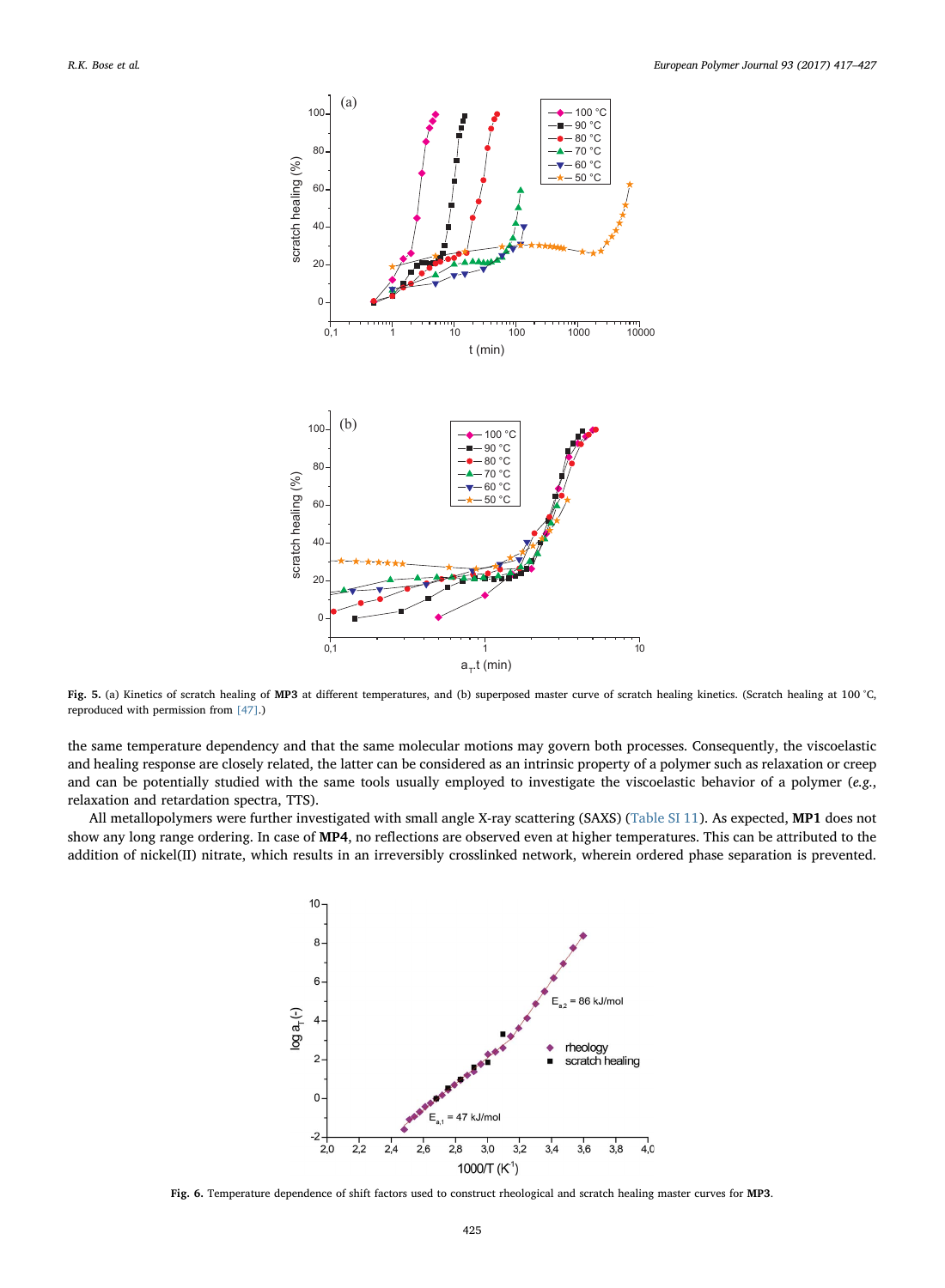However, both MP2 and MP3 show a broad reflection (Fig. SI 11), hinting towards phase separation occurring in bulk samples, even after crosslinking. Hereby, the domain spacing of 23 nm (MP2) and 26 nm (MP3) corresponds to the domain size within the bulk structure of these ABA triblock copolymers, different than values of 5–8 nm as reported in the literature for other metallopolymers, which presumably correspond to the formation of ionic clusters [\[34,46\].](#page-11-18) Within the temperature range accessible in our experiments (120 °C), no order–disorder transition was observable.

In summary, the block copolymer architecture, the glass transition temperature, the appearance or the kind of phase separation and the binding affinity of the metal-ligand complex have an individual influence on the self-healing behavior of the metallopolymers presented here. Therefore, all discussed influences should be taking into consideration in the design of self-healing polymers. The fact that the parameters feature a strong dependency on each other greatly complicates this analysis.

#### 4. Conclusions

The main aim of this work was to study the contribution of the hard and soft segments of the block copolymer to the viscoelastic and self-healing behavior. The mobility during healing strongly depends on the block structure as seen from the rheology results. The slopes of the terminal relaxation show constrained dynamics with the introduction of various supramolecular interactions. MP1, MP2 and MP3 show different kinetics of healing in the macroscopic tests. These results are in agreement with the extent of terminal relaxation and supramolecular bond lifetime as determined by rheology. Changing the reference temperature of the TTS helps us to highlight the influence of healing temperature on the supramolecular network lifetime and, thus, on the kinetics of self-healing. MP4 with quasi-irreversible metal-ligand interactions does not heal and also does not show terminal flow. This proves that the strength of the supramolecular interaction represents a key parameter that needs to be tuned to obtain healable polymers as required by different applications. P4 with only PS block undergoes elastic recovery but does not heal fully. This indicates that supramolecular interactions are crucial for healing in these polymers. Thus for polymer networks to heal, the presence of reversible supramolecular interactions and the healing temperature suitably above  $T<sub>g</sub>$  which provides sufficient network mobility are the limiting conditions. The shift factors used to construct the rheological and scratch healing master curves follow the same temperature dependence. The viscoelastic contributions of the hard and soft blocks as well as the reversible interaction show their relative importance in the complex phenomena of self-healing. These results can be extended to understand the healing in other supramolecular polymer networks. The rheological behavior of other supramolecular polymer networks should provide us an in-depth analysis of network mobility and selfhealing.

## Acknowledgment

The authors thank the Deutsche Forschungsgemeinschaft (DFG, SPP 1568) for funding within the framework of the priority program SPP 1568 "Design and Generic Principles of Self-healing Materials". F. H. S. and U. S. S. acknowledge the Thuringian Ministry for Education, Science and Culture (TMBWK grant #B515-11028, SWAXS JCSM).

#### Appendix A. Supplementary data

Supplementary data associated with this article can be found, in the online version, at [http://dx.doi.org/10.1016/j.eurpolymj.](http://dx.doi.org/10.1016/j.eurpolymj.2017.06.020) [2017.06.020.](http://dx.doi.org/10.1016/j.eurpolymj.2017.06.020)

# References

- <span id="page-10-0"></span>[1] [F.S. Bates, Macromolecules 17 \(1984\) 2607](http://refhub.elsevier.com/S0014-3057(17)30629-8/h0005)–2613.
- [2] [R.D. Groot, T.J. Madden, D.J. Tildesley, J. Chem. Phys. 110 \(1999\) 9739](http://refhub.elsevier.com/S0014-3057(17)30629-8/h0010)–9749.
- [3] [L. Leibler, Macromolecules 13 \(1980\) 1602](http://refhub.elsevier.com/S0014-3057(17)30629-8/h0015)–1617.
- <span id="page-10-1"></span>[4] [F. Chécot, S. Lecommandoux, Y. Gnanou, H.-A. Klok, Angew. Chem. Int. Ed. 41 \(2002\) 1339](http://refhub.elsevier.com/S0014-3057(17)30629-8/h0020)–1343.
- [5] [F. Kohori, K. Sakai, T. Aoyagi, M. Yokoyama, Y. Sakurai, T. Okano, J. Control. Release 55 \(1998\) 87](http://refhub.elsevier.com/S0014-3057(17)30629-8/h0025)–98.
- [6] [C.M. Schilli, M. Zhang, E. Rizzardo, S.H. Thang, Y.K. Chong, K. Edwards, G. Karlsson, A.H.E. Müller, Macromolecules 37 \(2004\) 7861](http://refhub.elsevier.com/S0014-3057(17)30629-8/h0030)–7866.
- [7] [Y. Zhang, S. Chen, M. Pang, W. Zhang, Polym. Chem. 7 \(2016\) 6880](http://refhub.elsevier.com/S0014-3057(17)30629-8/h0035)–6884.
- [8] [M.A.C. Stuart, W.T.S. Huck, J. Genzer, M. Muller, C. Ober, M. Stamm, G.B. Sukhorukov, I. Szleifer, V.V. Tsukruk, M. Urban, F. Winnik, S. Zauscher, I. Luzinov,](http://refhub.elsevier.com/S0014-3057(17)30629-8/h0040) [S. Minko, Nat. Mater. 9 \(2010\) 101](http://refhub.elsevier.com/S0014-3057(17)30629-8/h0040)–113.
- <span id="page-10-2"></span>[9] [J.E. Chung, M. Yokoyama, M. Yamato, T. Aoyagi, Y. Sakurai, T. Okano, J. Control. Release 62 \(1999\) 115](http://refhub.elsevier.com/S0014-3057(17)30629-8/h0045)–127.
- [10] [B. Jeong, Y.H. Bae, D.S. Lee, S.W. Kim, Nature 388 \(1997\) 860](http://refhub.elsevier.com/S0014-3057(17)30629-8/h0050)-862.
- [11] [G. Kwon, M. Naito, M. Yokoyama, T. Okano, Y. Sakurai, K. Kataoka, J. Control. Release 48 \(1997\) 195](http://refhub.elsevier.com/S0014-3057(17)30629-8/h0055)–201.
- <span id="page-10-3"></span>[12] [K.T. Kim, J.J.L.M. Cornelissen, R.J.M. Nolte, J.C.M. van Hest, Adv. Mater. 21 \(2009\) 2787](http://refhub.elsevier.com/S0014-3057(17)30629-8/h0060)–2791.
- [13] [C. Nardin, J. Widmer, M. Winterhalter, W. Meier, Eur. Phys. J. E 4 \(2001\) 403](http://refhub.elsevier.com/S0014-3057(17)30629-8/h0065)–410.
- <span id="page-10-4"></span>[14] [M.J. Barthel, T. Rudolph, A. Teichler, R.M. Paulus, J. Vitz, S. Hoeppener, M.D. Hager, F.H. Schacher, U.S. Schubert, Adv. Func. Mater. 23 \(2013\) 4921](http://refhub.elsevier.com/S0014-3057(17)30629-8/h0070)–4932.
- [15] [J. Hentschel, A.M. Kushner, J. Ziller, Z. Guan, Angew. Chem. Int. Ed. 51 \(2012\) 10561](http://refhub.elsevier.com/S0014-3057(17)30629-8/h0075)–10565.
- [16] [M.D. Chipara, M. Chipara, E. Shansky, J.M. Zaleski, Polym. Adv. Technol. 20 \(2009\) 427](http://refhub.elsevier.com/S0014-3057(17)30629-8/h0080)–431.
- <span id="page-10-5"></span>[17] [S.J. Garcia, Eur. Polymer J. 53 \(2014\) 118](http://refhub.elsevier.com/S0014-3057(17)30629-8/h0085)–125.
- <span id="page-10-6"></span>[18] [B.J. Adzima, H.A. Aguirre, C.J. Kloxin, T.F. Scott, C.N. Bowman, Macromolecules 41 \(2008\) 9112](http://refhub.elsevier.com/S0014-3057(17)30629-8/h0090)–9117.
- [19] [R.K. Bose, J. Kötteritzsch, S.J. Garcia, M.D. Hager, U.S. Schubert, S. van der Zwaag, J. Polym. Sci., Part A: Polym. Chem. 52 \(2014\) 1669](http://refhub.elsevier.com/S0014-3057(17)30629-8/h0095)–1675.
- [20] [G. Chen, M. Gupta, K. Chan, K.K. Gleason, Macromol. Rapid Commun. 28 \(2007\) 2205](http://refhub.elsevier.com/S0014-3057(17)30629-8/h0100)–2209.
- [21] J. [Kötteritzsch, S. Stumpf, S. Hoeppener, J. Vitz, M.D. Hager, U.S. Schubert, Macromol. Chem. Phys. 214 \(2013\) 1636](http://refhub.elsevier.com/S0014-3057(17)30629-8/h0105)–1649.
- [22] [Y.-L. Liu, C.-Y. Hsieh, Y.-W. Chen, Polymer 47 \(2006\) 2581](http://refhub.elsevier.com/S0014-3057(17)30629-8/h0110)–2586.
- [23] [A.M. Peterson, R.E. Jensen, G.R. Palmese, ACS Appl. Mater. Interfaces 2 \(2010\) 1141](http://refhub.elsevier.com/S0014-3057(17)30629-8/h0115)–1149.